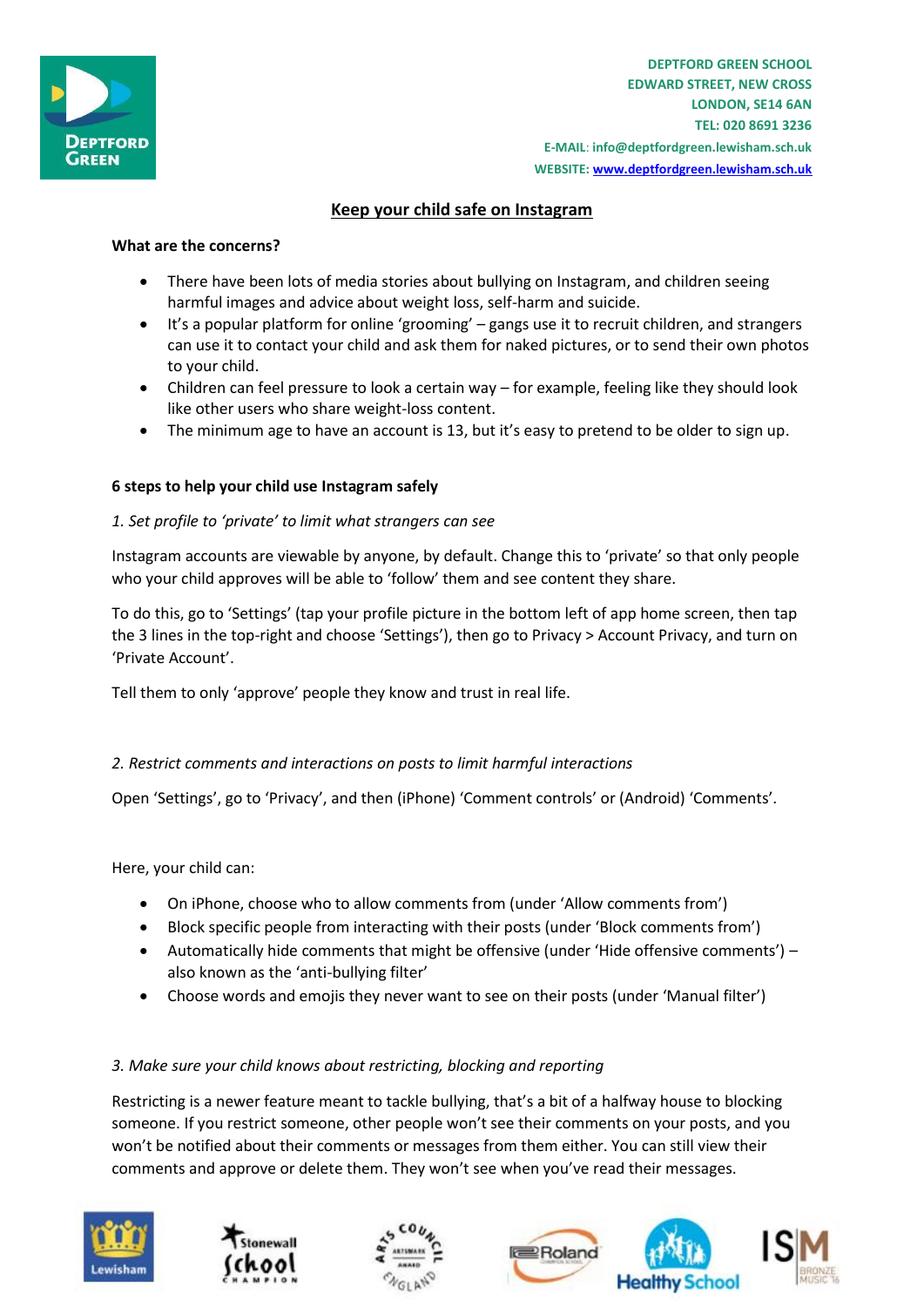

To restrict someone:

- Swipe to the left (iPhone) or tap and hold (Android) on a comment they've left, tap the exclamation mark, and then Restrict; or
- Go to their profile, tap the 3 dots in the top right, then choose Restrict

Young people are often reluctant to block others, so reassure your child that blocking and reporting is anonymous.

To block an account, tap the 3 dots at the top-right of the person's profile (to get there, tap their username at the top of a post), then choose 'Block', then tap 'Block' again to confirm.

To report a photo in a feed, tap the 3 dots icon at the top of the post, then tap 'Report'.

To report a comment, tap the speech bubble below the post, then swipe to the left (iPhone), or (Android) tap and hold on the comment. Tap the exclamation mark, choose whether it's spam or a scam, or abusive content, and then select a reason why.

To report an abusive photo, video or message that they've received directly, open the conversation, tap and hold the abusive message, then tap 'Report'. Choose a reason for reporting the message, then tap 'Report' again.

To report a profile, tap the 3 dots in the top-right of the user's profile, then tap 'Report'. Follow the on-screen instructions and choose a reason for reporting the profile.

#### *4. Remind them to be careful about what they share and with who*

It's easy to screenshot messages or images and share them with others. Before they share anything on Instagram, tell your child to ask themselves: "would I be happy for other people to see this?"

In particular, make sure your child knows not to take, share or view naked or sexually explicit pictures of themselves or another child, either voluntarily or if asked to by someone else.

This is known as 'sexting' and is illegal, even when the person doing it is a child. Apart from being illegal, it can have lasting consequences and make your child vulnerable.

#### *5. Consider setting a daily limit on use*

You might have seen stories about children becoming obsessed with Instagram. Setting a limit for how much time your child spends on the app is one thing you can do to prevent this.

Agree a time limit together. Then go to 'Settings' > 'Account' > 'Your activity' > 'Set daily reminder', and choose a time limit. Your child will then get a reminder once they've reached the limit.